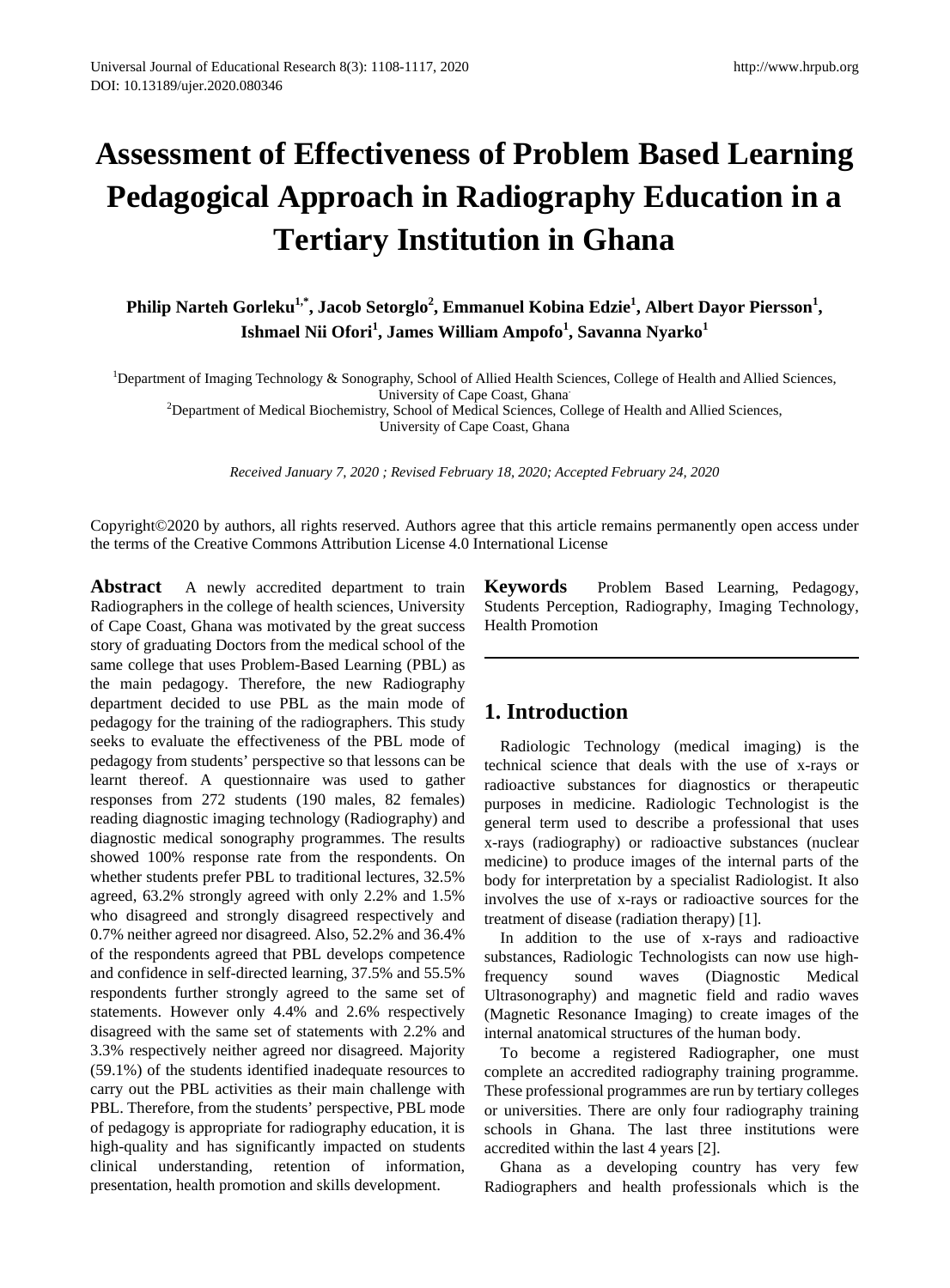general trend in Africa in general [3]. The name Radiographer is synonymous to Radiologic Technician (diagnostic or therapy) or Diagnostic Medical Sonographer. The number of registered Radiographers in Ghana is about 334 [4] to a population of about 30 million; one radiographer to about 90,000 people which is woefully inadequate. The acute shortage of Radiographers in Ghana is because the country used to have only one undergraduate radiography training institution which graduated an average of about 30 students a year since its inception in 2002 [5]. The second school to be accredited in year 2015 to start the training of Radiographers in Ghana is the department of Imaging Technology and Sonography at the University of Cape Coast (UCCDITS). The first cohort of students will graduate in June 2020.

The school of medical sciences of the university of Cape Coast, a typically resource challenged new medical school in Ghana, right from its inception adopted the PBL mode of pedagogy and it is the only medical school out of the five government owned medical schools in Ghana to adopt the PBL as its main mode of pedagogy [6]. The feedback from the registrar of the Ghana Medical and Dental council which is the statutory regulatory body for the practice of medicine and dentistry in Ghana has officially declared the Medical Doctors graduating from the University of Cape Coast as among the very best in Ghana even though the medical school has been in existence for only 12 years [7].

Therefore, taking cognizance of the pervasive lack of resources and lecturers to start the new Radiography programme, and also by the motivation of the impact the young medical school (which had same challenges with availability of resources) has chalked in medical education in Ghana, the newly established UCCDITS to train Radiographers in the same College of Health and Allied Sciences of the university of Cape Coast took the decision to make PBL the core (about 90%) mode of Pedagogy in the new department with didactic lectures forming only 10% .

It is important to note that, the non-availability of specialist Radiologists in most Regional and district hospitals in Ghana, to interpret and report on imaging findings and the emergence of very sophisticated imaging technologies which allows for diagnosis that was formerly unthinkable makes the training of the future professional Radiographer must be very prepared to take up the challenge beyond the 'hard' skills, and be able to make the effective impact on the complex clinical demands in healthcare delivery in Ghana and beyond. This requires an additional set of skills such as effective communication, compassion, critical thinking and collaboration. There is therefore the need for advanced high-quality training of the Radiographer to be more involved and improve on their clinical understanding of the clinical condition of the patient to be imaged. In this regard, the competent judgment of the radiographer who may need to understand the clinical implications of the imaging findings to the

patient who had undergone a special diagnostic imaging modality is very important. The future Radiographer with a better understanding of the clinical situations and conditions can be a very effective health promoter and play the health promotion advocacy role much better in the deprived health facilities they may be working in the future. Among some of the emerging challenges in health education are the emergence of new technologies, information explosion and exponential increase in scientific information and new approaches to diagnostic investigations.

Problem based learning (PBL) also known as explorative learning is an approach to innovative learning that is structured. Here the learner focuses on a problem which he/she has identified and which involves genuine intellectual effort [8]. The students learn course content through solving cases that mimic real life situations [9], and in the case of UCCDITS the PBL scenario was mainly a clinical one with a blend of medical imaging technology problem solving. This concept of learning experience was introduced in North America in the 1960s [8,9,10]. This method of pedagogy was developed for medical education initially but has now been adopted by different disciplines for use effectively [11]. As a result, PBL fosters active learning [5,10]. It is believed that, the shelf life of knowledge is lessening each year according to Goodall, [12], a member of the NHS lifelong learning policy team. This means that practitioners learning how to practice radiography today will find that much of the knowledge and many of the skills they have upon qualification will be insufficient to sustain them through their working life. They will need to be comfortable with the principles and practice of lifelong learning [13]. Other advantages of PBL according to Barrows and Tamblyn [14] are that learning is self-determined and acquired through "digging" or study, and thus, the student becomes an active participant in the learning process. The authors opine that this provides motivation to the student and most importantly, what the student learns is better retained, because the student alone determines what is important to his/her own study, and seeks out the information him/herself. The end rewards are internal: the desire to learn for personal or professional growth, not for teacher-dispensed rewards [14].

The structure of the UCCDITS PBL curriculum utilised the Maastricht '7-Jump' [15], a framework for structuring discussion and study around a trigger such that learners go about the PBL process in small groups of not more than 8-10 students in a group. At each meeting the study group appoint a chair to lead proceedings and two scribes to take notes. There is always a lecturer present at each meeting to facilitate the meeting [13,14]. Students undertake a PBL session through a three-step process as follows: step 1: first meeting and first appraisal of scenario, identification of all unknown words and terminologies, formulate a problem statement, brainstorm on unknown words in scenario and develop learning goals in which learners consume assigned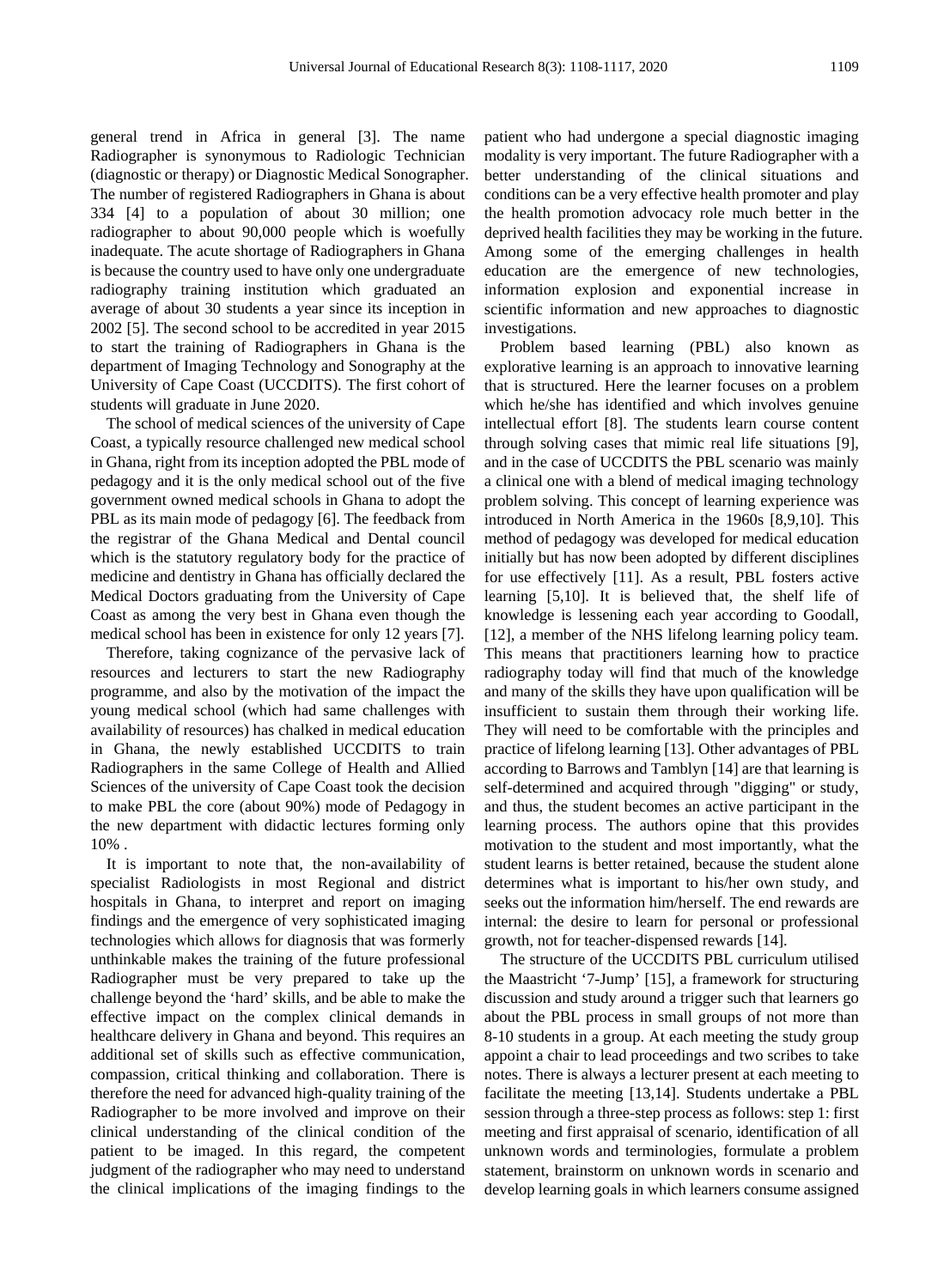materials (readings, videos, images etc.) the meeting ends by specific research roles assigned to each member. Step 2: second meeting, reading of minutes of first meeting by scribes and readiness assurance to apply new knowledge. This is achieved by all group members discuss learning goals and their research findings and assigned roles, members have the opportunity to apply new knowledge through group problem-solving followed by a group discussion and coming to a consensus on group answers to each question and learning goals. Preparation of PowerPoint presentation slides and selection of members to present. Step 3: third and final meeting on the given scenario is a PowerPoint presentation by representatives of each group and scored [15,16]. After each group presentation they are questioned by the other listening groups whereby they ask relevant questions and critique the presentation if they find any ambiguity. Good questions asked is rewarded by the scoring faculty. At the end of all the presentations it is followed by a faculty-led class debriefing, where groups have the opportunity to make appeals as long as they can advance valid arguments to support their answers. The faculty may also give a short and usually focused lecture, aimed at clarifying misconceptions that become apparent during the debriefing process.

The PBL assignments should consist of knowledge-application of clinical scenarios with potential to generate controversy. Only then can vibrant discussions and deeper learner engagement with content may occur [19]. This is particularly true when groups eventually become a strongly bonded and highly motivated learning teams capable of using their collective brain power to propose practical solutions to real-life problems [20]. The PBL scenario always contained a health promotion talk and advocacy focused around the disease condition or other triggers contained in the scenario. PBL can be applied to teaching single topics or entire courses in higher education [21] and is suitable for both undergraduate and graduate level education [19,20]. A key ingredient for the success of PBL is that it has to be specific for content and structure to ensure that it discriminates in detail across disciplines such as radiography education which plays a lot of emphasis on radiographic anatomy (normal and pathological), imaging findings as well as imaging procedures and techniques to achieve objective.

The time allocated for the PBL cycle vary depending on the content and the explorative learning that students are supposed to engage in. It may also hinge on the resources that are available for students to use during the PBL cycle. Donner & Bickley [23], found that in resource poor environments such as Ghana, PBL process may not be effective in driving learning. These can be in the form of special equipment that make learning relevant to current contextual trends. Some researchers in medical education intimate that PBL has inherent problems that weakens the benefits that learners are supposed to get from participating

in the process especially in a professional programme like radiography training [12,22].

The rationale and vision for the radiography curriculum at UCCDITS was to create an integrated and problem-based curriculum, using instructional technology to enhance collaborative and self-directed learning, research training, improving student communication and technical skills and strengthening support to teaching faculty.

There are very few departments in Universities across Ghana that are using the PBL as a pedagogy to transfer knowledge. In the case of radiography training, UCCDITS is the first and only school in Ghana to adopt this curriculum. This study sought to evaluate the effectiveness of PBL from the students' perspective for inferred feedback and lessons to be learnt to improve the curriculum thereof. The subject specific of content and structure of the PBL will therefore be assessed in a resource constraint environment as in UCCDITS. We aimed to answer the following:

- 1. Students' perception of the PBL and acceptability of the curriculum
- 2. whether PBL sessions are providing an opportunity for a more in-depth understanding of radiographic concepts.
- 3. Students' have any serious negative feedback or concerns
- 4. Students have enough time and resources for self-directed learning.
- 5. Students are able to formulate problem statements and identify the themes/problems inherent in the scenarios, and can follow the steps of the PBL process
- 6. Whether the general learning outcomes are desirable
- 7. Students perceived benefits from the PBL activities

These are some of the key questions we the lecturers and innovative faculty of the Radiography training programme at the Department of Imaging Technology and Sonography, University of Cape Coast, Ghana wanted to investigate.

# **2. Methodology**

#### **2.1. Study Area**

The University of Cape Coast is one of the major public universities in Ghana offering tertiary education to over seventy thousand students [25]. The University offers graduate and post-graduate programmes in the arts, business and sciences. Among the four colleges of the University is the College of Health and Allied Sciences. The Department of Imaging Technology and Sonography, under the school of Allied Health Sciences in the College had its first intake of students in 2016/2017 academic year, becoming one of the four tertiary institutions in Ghana that offer undergraduate Bachelor of Science degree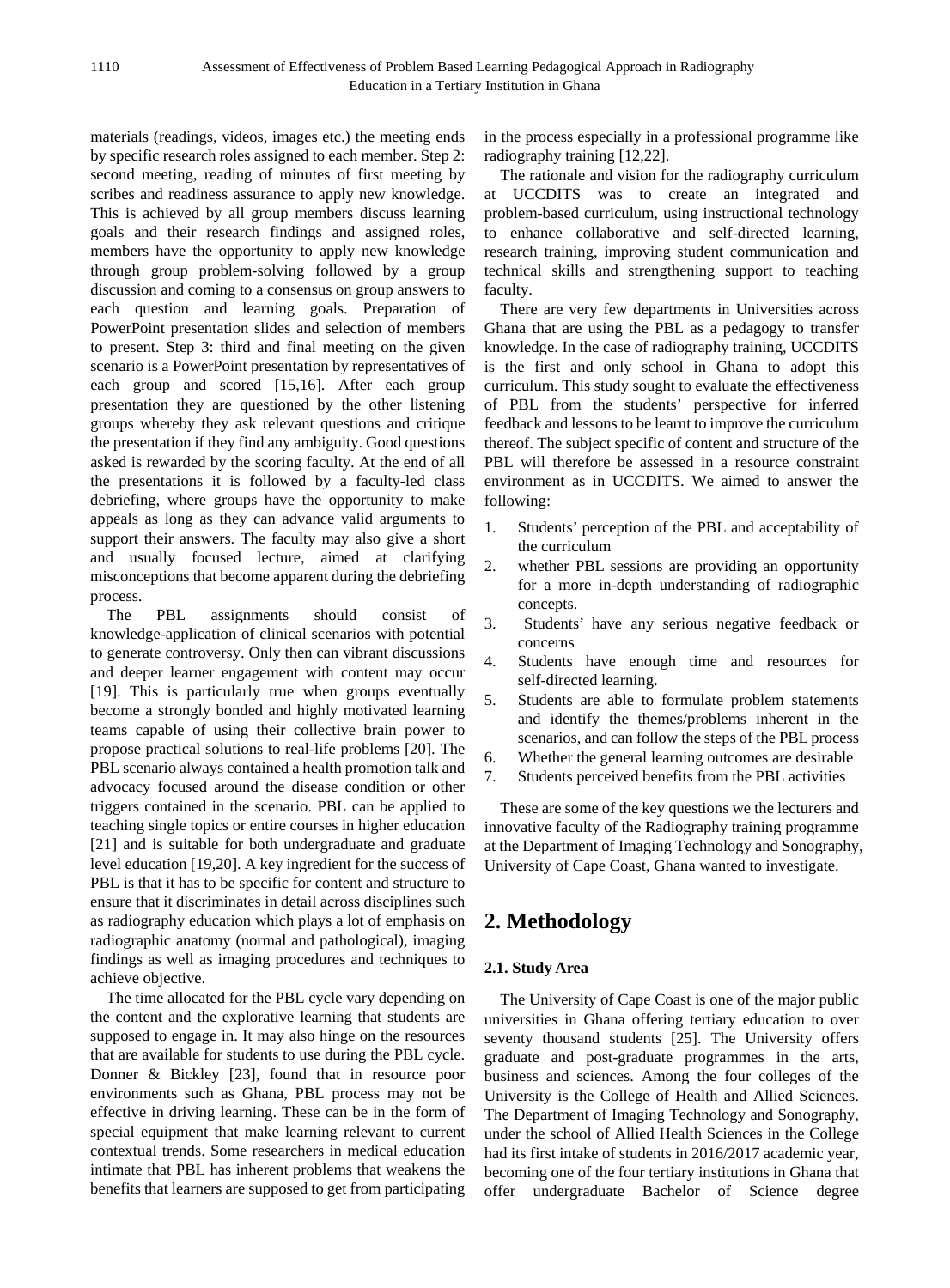programme in radiography.

#### **2.2. Study Population**

The study involved 272 students in their second, third and fourth year at the department of Imaging Technology and Sonography, University of Cape Coast (UCCDITS) and were made up of 190 males and 82 females. The department has adopted components of the PBL pedagogy into the traditional lecture-based curriculum generally used in the School of Allied Health Sciences. Every PBL cycle, within the UCCDITS, these students are presented with problem scenarios covering relevant areas of courses to be taught where they are guided to employ the PBL approach to solving the inherent problems. It must be emphasized that each of these students went through purely didactic lectures during their first year at the university where they read general university-wide courses and were only introduced to PBL in the second year through to the final year in their field of study.

#### **2.3. Study Design**

This study employed a cross sectional design. All students in second, third and fourth year of study at the UCCDITS were included. A purposive sampling was done while employing a census approach. The study was conducted towards the end of the semester of study when the students had completed the full semester activity.

#### **2.4. Inclusion Criteria**

All consented Level 200, 300 and 400 students (i.e. Year 2,3 and 4 students) who have all been exposed to the PBL mode of pedagogy in the department.

#### **2.5. Exclusion Criteria**

All Level 100 (first year) students, because they do not take part in PBL activities of the department. They are mainly reading general university wide courses which are delivered mainly by didactic lectures.

#### **2.6. Data Collection**

The collection of data was based on primary data using a pre-structured questionnaire administered to students by faculty to complete. For this study, questionnaires were administered to consented students who met the inclusion criteria of being in Level 200 – 400 and had been exposed to the PBL activity in the department. The questionnaire included both opened and closed-ended questions. Each student completed the study questionnaire.

#### **2.7. Data Analysis**

The data obtained was entered and analysed using the Statistical Package for Social Science (SPSS v.23.0). Proportions were presented for categorical variables.

#### **2.8. Ethical Clearance**

Ethical clearance and permission to undertake the research was sought from the University of Cape Coast Institutional Review Board. Respondents gave informed consent and were assured of confidentiality as names and other personal information were not included in the study. There were no risks to the participants. Participants were also informed about their rights to withdraw from the study at any stage as participation in the study was voluntary.

# **3. Results**

A total 272 students were recruited for the survey out of which 190 (69.9%) were males and 82 (30.1%) were females. The results showed a 100% response rate from the participants. Also, the students were asked whether they were aware of the radiography profession before they entered the university and the results showed that majority (65.4%) had not heard of the radiography profession as against 34.6% who had heard of the profession.

#### **3.1. Satisfaction with Programme of Study**

In response to the question as to whether or not the students are satisfied with their programme of study, 163 (59.9%) out of 272 agreed that they are satisfied. Another 35 (12.9%) strongly agreed with 21 (7.7%) and 12 (4.4%) who disagree and strongly disagree respectively and 41 (15.1%) students neither agree nor disagree as shown in Figure 1. Thus, majority of the students were happy with their programme of study compared to few who were not happy.



Figure 1. Satisfaction with the programme of study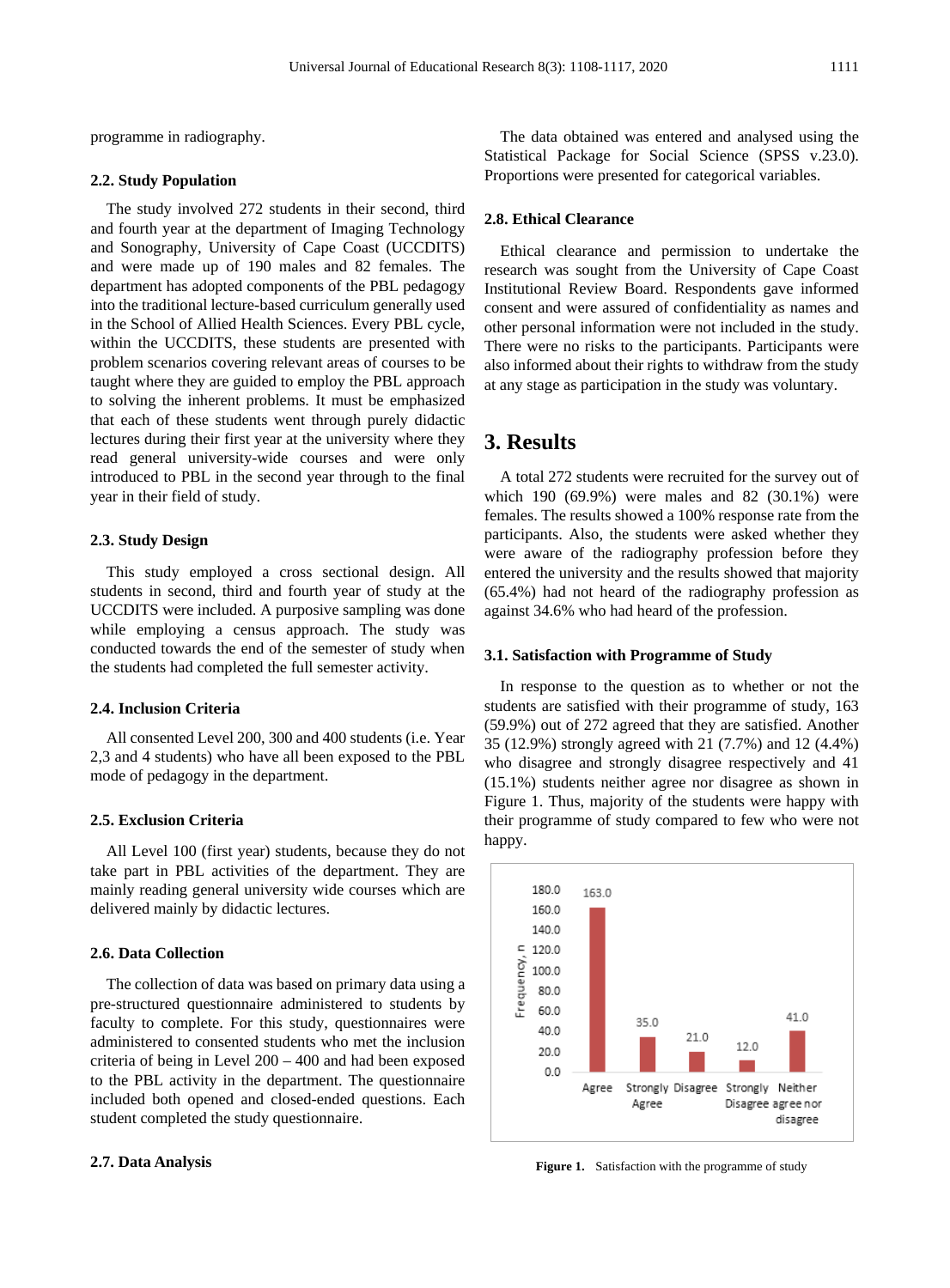



#### **3.2. Students Perception of PBL activities**

Figure 2 illustrates students' general perception about PBL activity in the department. The results showed that 195 (71.7%) agreed they enjoy the PBL activity, and 28(10.3%) strongly agreed to the same statement. However, 14(5.1%) and 10(3.7%) of the students disagreed and strongly disagreed respectively, that the PBL activities were interesting with 25 (9.2%) neither agree nor disagree.

On the practicability of the scenario, the content and structure of the learning goals as well as questions elicited from the PBL activity, 163 (59.9%) students agreed and 35 (12.9%) strongly agreed that, the content and structure of the clinical scenario as well as the learning objectives are practicable. However, 21(8.8%) and 12(4.4%) respectively disagreed and strongly disagreed with 41(15.1%) neither agree nor disagree.

Students were asked whether the allocated time and resources to carry out the PBL activity were inadequate. We had majority, 138(50.7%), of students agreeing with another 10(3.7%) strongly agreeing that there is NOT enough time and resources to carry out the PBL activities as compared to 59(21.7%) who disagree and 36(13.2%) strongly disagree with 29(10.7%) neither agree nor disagree.

A majority, 173(63.6%) agreed that PBL activity has impacted positively on their field of study with 52(19.1%) who further strongly agreed to the same statement. However, same number of students, 8(2.9%) disagreed and strongly disagreed that PBL activity has made a positive impact in relation to their programme of study. We had 31

### **3.3. General Perception about Benefits and Negatives of PBL Activity**

(11.4%) neither agreed nor disagreed.

Table 1 shows the students' general perception about PBL benefits and the shortcomings. It is remarkable to note that, 68.1% and 23.1% respectively agreed and strongly agreed that PBL improves learning ability with only 4.4% and 2.2% respectively who disagreed and strongly disagreed with 1.8% neither agree nor disagree. In a similar way, 145(53.3%) and 100(36.8%) respectively disagree and strongly disagree that PBL does not improve decision making skills. Conversely, 12(4.4%) and 9(3.3%) respectively agree and strongly agree that PBL does not improve decision making skills with only 6(2,2%) neither agree nor disagree. Furthermore, majority, 150(55.1%), of the students strongly agree that PBL improves problem solving skills with a further 99(36.4%) of the students who agree. However, 9(3.3%) and 5(1.8%) respectively disagree and strongly disagree and 9(3.3%) neither agree nor disagree. Most students acknowledged that PBL helped them to develop competence and confidence in self-directed learning with very high numbers who agreed or strongly agreed to this statement as can be inferred from Table 2. Additionally, majority, 150(55.5%) of the students strongly agree that PBL improves presentation skills with 99(36.4%) agreeing to the same statement and only 9(3.3%) and 5(1.8%) respectively who disagree and strongly disagree to the same statement with 9(3.3%) neither agree nor disagree. Again, we had 176(64.7%) students who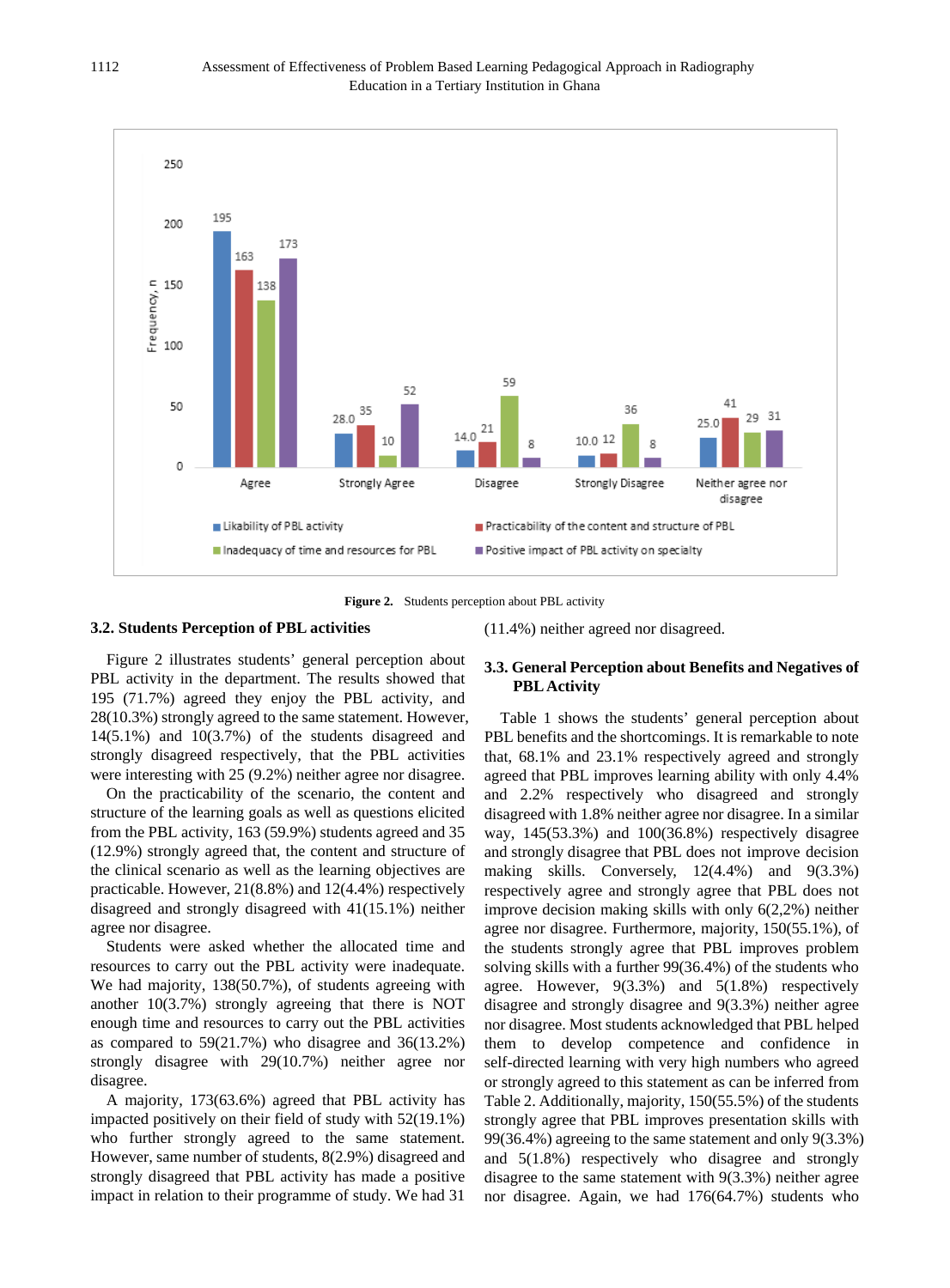strongly agree that PBL encourages students to take up leadership responsibilities and a further 74(27.2%) who agree to same statement with only  $8(2.9\%)$  and  $7(2.5\%)$ respectively who disagree and strongly disagree with 7(2.5%) neither agree nor disagree. Table 1 also shows that students enjoy PBL as the main mode of pedagogy compared to the traditional lectures as 88(32.5%) agreed, 172(63.2%) strongly agreed with only 6(2.2%) and 4(1.5%) respectively who disagree and strongly disagree whereas 2(0.7%) neither agree nor disagree. The general perception

of students on the research and health talk component of the PBL activity shows that majority of the students acknowledged that, the health promotion aspect of the PBL activity is laudable and has made them capable to research and give health talks. 150(55.1%) and 148(54.5%) strongly agreed that the health promotion aspect is laudable and has made them capable to deliver health talks respectively while 9(3.3%) and 7(2.6%) think otherwise 9(3.3%) each neither agree nor disagree.

| Variable on PBL activity                                                                                                                    | Agree         | <b>Strongly Agree</b> | Disagree      | <b>Strongly Disagree</b> | Neither agree<br>nor disagree |
|---------------------------------------------------------------------------------------------------------------------------------------------|---------------|-----------------------|---------------|--------------------------|-------------------------------|
| PBL improves learning ability                                                                                                               | 186(68.1%)    | 63(23.1%)             | $12(4.4\%)$   | $6(2.2\%)$               | $5(1.8\%)$                    |
| Content and structure of clinical scenario<br>and learning objectives NOT enjoyable                                                         | $9(3.3\%)$    | $8(2.9\%)$            | $110(40.4\%)$ | $141(51.8\%)$            | $4(1.5\%)$                    |
| Availability of time and resources to carry<br>out PBL activity NOT adequate                                                                | 136(50.0%)    | $112(41.2\%)$         | $9(3.3\%)$    | $4(1.5\%)$               | $11(4.0\%)$                   |
| PBL activity in relation to your field of<br>study very relevant and enjoyable                                                              | 98(36.0%)     | 159(58.5%)            | $8(2.9\%)$    | $5(1.8\%)$               | $2(0.7\%)$                    |
| PBL does NOT Improves decision making<br>skills                                                                                             | $12(4.4\%)$   | $9(3.3\%)$            | 145(53.3%)    | $100(36.8\%)$            | $6(2.2\%)$                    |
| PBL improves problem solving skills                                                                                                         | 99(36.4%)     | $150(55.1\%)$         | 9(3.3%)       | $5(1.8\%)$               | $9(3.3\%)$                    |
| Develops competence in self-directed<br>learning                                                                                            | 142(52.2%)    | 102(37.5%)            | $12(4.4\%)$   | 10(3.7%)                 | $6(2.2\%)$                    |
| confidence<br>self-directed<br>Develops<br>in<br>learning                                                                                   | 99(36.4%)     | 151(55.5%)            | 7(2.6%)       | $6(2.2\%)$               | $9(3.3\%)$                    |
| Enhances ability to speak in front of<br>people                                                                                             | 100(36.8%)    | 140(51.5%)            | $12(4.4\%)$   | $12(4.4\%)$              | $8(2.9\%)$                    |
| Improves Power Point presentation skills                                                                                                    | 99(36.4%)     | $150(55.1\%)$         | $9(3.3\%)$    | $5(1.8\%)$               | $9(3.3\%)$                    |
| Information researched and studied are<br>retained better                                                                                   | 132(48.5%)    | $110(40.4\%)$         | $3(1.1\%)$    | $17(6.3\%)$              | 10(3.7%)                      |
| Prefer PBL to the traditional lectures                                                                                                      | 88(32.5%)     | 172(63.2%)            | $6(2.2\%)$    | 4(1.5%)                  | 2(0.7%)                       |
| Does NOT impede on time to read the<br>subject                                                                                              | $14(5.1\%)$   | $10(3.6\%)$           | 141(51.9)     | 103(37.9%)               | 4(1.5%)                       |
| Helps Students formulate learning goals<br>on their own                                                                                     | $150(55.1\%)$ | 99(36.4%)             | $5(1.8\%)$    | $9(3.3\%)$               | $9(3.3\%)$                    |
| Encourage students to assume leadership<br>responsibilities                                                                                 | 74(27.2%)     | 176(64.7%)            | $8(2.9\%)$    | 7(2.6%)                  | 7(2.6%)                       |
| Clinical scenarios made me understand the<br>problem of what I am to image better                                                           | 186(68.4)     | 63(23.2%)             | $12(4.4\%)$   | 6(2.20%)                 | $5(1.8\%)$                    |
| Knowledge in medical terminology and<br>understanding disease conditions have<br>made me enjoy my programme of study<br>better              | 88(32.4%)     | 172(63.2%)            | $6(2.2\%)$    | $4(1.5\%)$               | $2(0.7\%)$                    |
| Research on disease<br>conditions<br>and<br>medical terminologies has made me<br>understand doctors request forms better                    | 159(58.5)     | 98(36%)               | $8(2.9\%)$    | $5(1.8\%)$               | $2(0.7\%)$                    |
| The health promotion and advocacy<br>component of the PBL is NOT laudable                                                                   | $9(3.3\%)$    | 5(1.8%)               | 99(36.4%)     | $150(55.1\%)$            | $9(3.3\%)$                    |
| The health promotion and advocacy<br>component of the PBL has made me<br>appreciate better health promotion in<br>medical imaging education | $120(44.1\%)$ | 80(29.4%)             | $20(7.4\%)$   | 20(7.4%)                 | 32(11.7%)                     |
| The health promotion and advocacy<br>component of the PBL has made me<br>capable to research and give health talks                          | $100(36.8\%)$ | 148(54.4%)            | 7(2.6%)       | $8(2.9\%)$               | $9(3.3\%)$                    |

\* Source: Field data 2019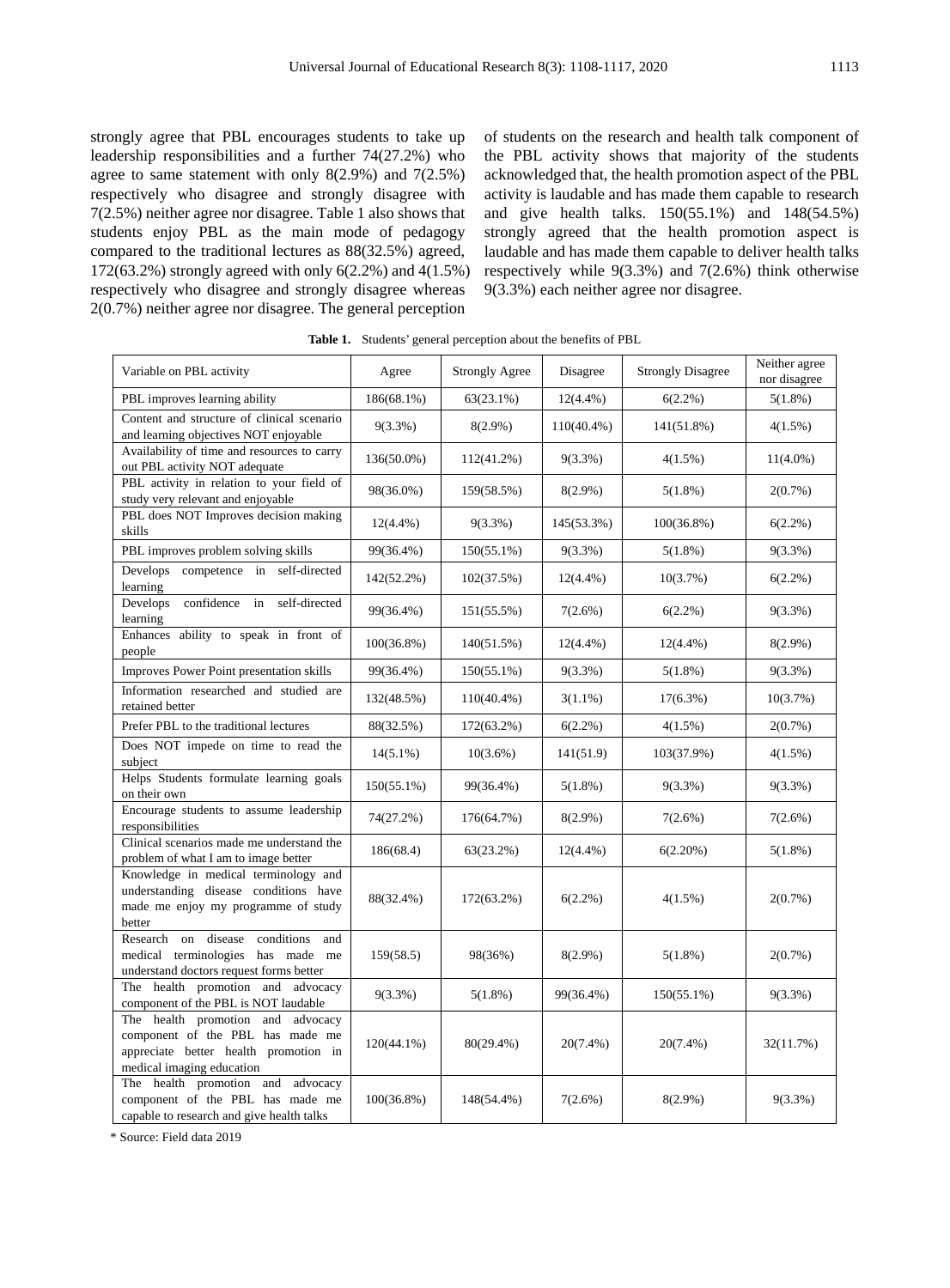| Ranking of Concern | Type of negative Concern                                                                                                 |  |  |
|--------------------|--------------------------------------------------------------------------------------------------------------------------|--|--|
| 1st                | More resources required. For example, meeting rooms, internet, books, models, radiographs and images library.            |  |  |
| 2nd                | Volume of work – if PBL and other assessments, then the interim assessment takes priority                                |  |  |
| 3rd                | Some group members didn't get along together-group cohesion was lacking.                                                 |  |  |
| 4th                | Non-contributors in group – some group members were opportunistic.                                                       |  |  |
| 5th                | '7-step' – difficult to follow leading to sometimes merging of steps.                                                    |  |  |
| 6th                | Insufficient self-study time.                                                                                            |  |  |
| 7th                | Lack of books in library and internet                                                                                    |  |  |
| 8th                | Quiet students – make little contribution to group activity.                                                             |  |  |
| 9th                | Learning objectives not always relevant - leads to wasted time                                                           |  |  |
| 10th               | Lack of friendship with members of other groups-Less interaction with other classmates who are not PBL group<br>members. |  |  |

**Table 2.** Students' negative concerns about the PBL activity

#### **3.4. General Negative Concerns Identified by Students**

Table 2 shows in incremental order the general students' negative concerns about the PBL activity in the department. Inadequate resources to carry out PBL activities is the number one negative concern of students followed by the workload on students while some of the group members not getting along in the PBL group is the third negative concern of students. Lack of friendship with members of other groups which leads to less interactions with other classmates is the least negative concerns of students. The top 10 concerns were ranked as follows;

### **4. Discussion**

The curriculum of the Department of Imaging Technology and Sonography of the University of Cape Coast (UCCDITS) is carefully structured to have a combined PBL activities and didactic lectures. The Radiography programme is a 4-year programme with the first year (Level 100) students reading university wide general courses. These general courses are well designed and are aimed at preparing freshly admitted students into the university for the transition from a 3 years senior high school education, to a university education in the Health Sciences. The PBL mode of pedagogy in the department starts only from the second year. The students are therefore in the position to share their opinion on the likability of the PBL mode of pedagody and contrast with the purely lecture-based teaching they had in the first year. A timeless truth, in that health education is not completed in the training school: it is only just begun [11,24]. Again, most of what students are taught today may in ten years, would have been modified or changed, and the trouble is none of we teachers know which ones. Therefore, the health worker must be equipped with the skills to research to be abreast with current trends in their field of work. The function of health worker especially in Africa with our overburdened diseases is fast becoming more social and preventative

rather than investigative and curative [27]. Therefore, advocacy and health promotion and the ability of the future health worker to research and analyse the clinical basis of disease conditions to help promote preventive measures is very important. This is especially so because we have a very acute shortage of radiographers and other categories of health workers in Ghana as well as across Africa in general [2,3]. There is therefore the need to develop innovative ways of training health professionals that can do very well in the face of the huge challenge with availability of resources. As evident in the quality of Doctors trained using PBL as the main pedagogy at the University of Cape Coast medical school [7], we the faculty members of the new Radiography department (UCCDITS) assumed that, a PBL curriculum is the way to go to achieve maximum impact in the training of these Radiographers.

Problem-based learning (PBL), arguably the most widely experimented curriculum innovation that has generated a lot of disagreement and debate [26, 27, 28, 29]. Educational theory suggests that learning is enhanced if content: is perceived to be relevant, is embedded in the context of use, and actively involve the learner [32]. PBL motivate learning and improves retention. From the existing four types of PBL practice [31] the nature of the PBL we employ at UCCDITS can be classified as type IV or standard. This implies, the curriculum uses PBL as core mode of teaching with a mixture of regular didactic lectures to focus students for individual and group learning [13] [15] [16].

From our study out of a total of 272 students' respondents, the males were 190 (69.85%) and 82 (30.15%) were females. There are two times more males than females and so therefore, conscious and targeted efforts must be made to admit more females into the programme to bridge the gender gap. Radiography training at UCCDITS is a new programme in the University of Cape Coast. The general awareness of the radiography profession among senior high students in Ghana is very low as evident from the study, only 94(34.6%) have heard of the Radiography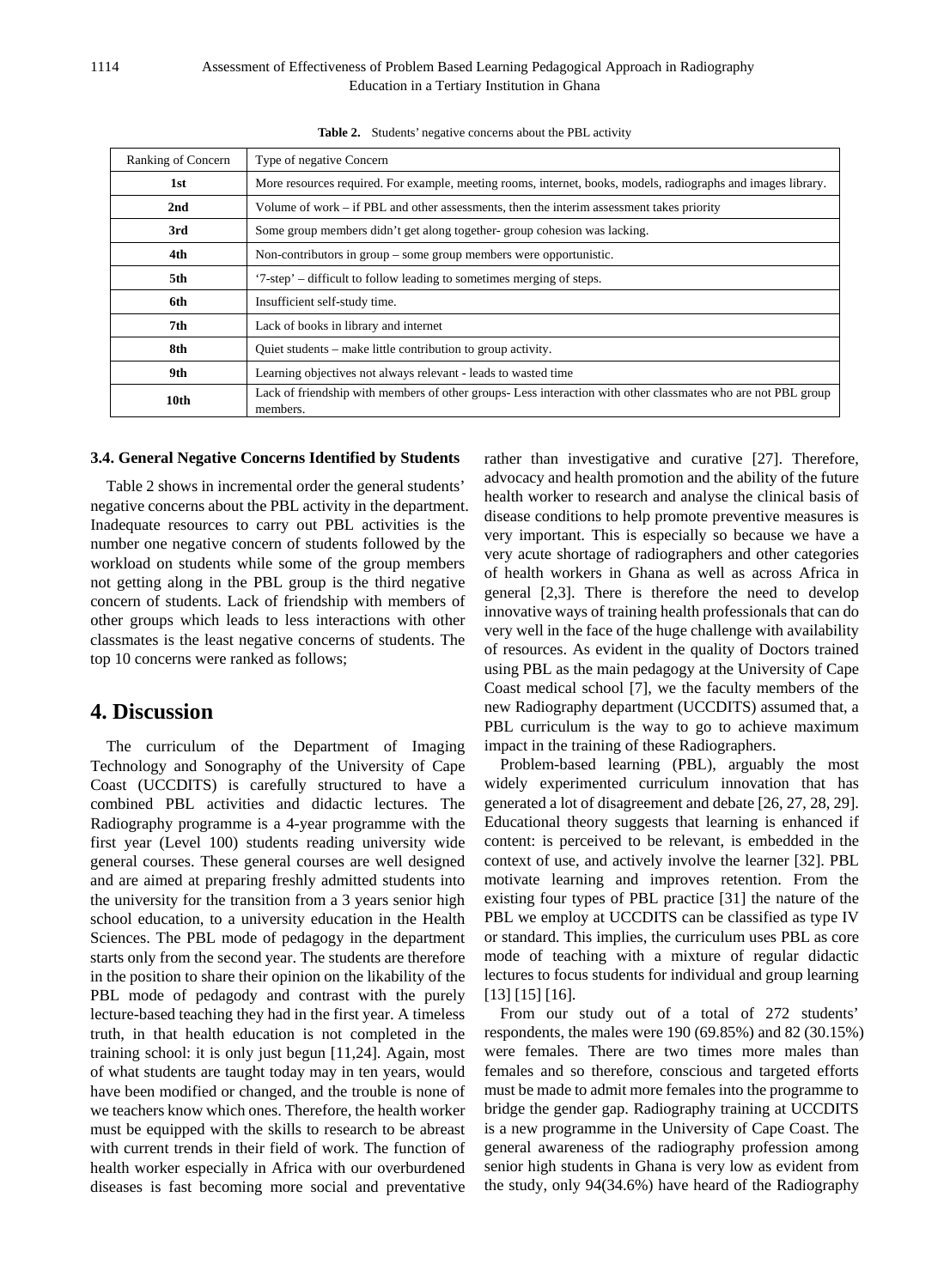profession before admission into the department. Most of the students in our department did not select radiography as their first-choice programme but rather, were only introduced to the radiography specialty pursuant to the general admission policy into the College of Health and Allied Sciences. Radiography was only later proposed to students thereof, who did not gain admission into their first-choice programme (usually medicine, Physician assistant studies, Pharmacy etc). Students' response to whether they are satisfied with their specialty of study after few years into the programme was very positive. Majority, 163 (59.92%) students agreed while 35(12.9%) strongly agreed that they were happy with their programme of study with 41(15.1%) neither agree nor disagree. However, 21 (7.7%) and 12(4.4%) respectively disagreed and strongly disagreed that they were happy with their programme of study. More work therefore has to be done in Ghana, to enlighten senior high school students about the Radiography profession so that we can have a lot of first choice applicants to the department.

Table 2 shows that, 161 (59.1%) of students perceived inadequate infrastructure and other resources to be a major challenge to the PBL activity while 35 (12.9%) students indicated the curriculum structure to be a major challenge and same number, 35 (12.9%) students said both poor infrastructure and curriculum structure are a major worry. Despite the many advantages of a PBL curriculum, resource implications sometimes pose a major challenge to this activity. Non availability of specially equipped tutorial rooms for the various PBL groups, lack of internet service and qualified faculty to facilitate the PBL session are a major limitation to the PBL activity especially in middle income countries like Ghana where funding of health education is very much inadequate [5,31]. Only 41 (15.1%) students perceived the PBL mode of pedagogy had no challenge.

As shown from Table 1, students had the option to indicate whether they agree, strongly agree, disagree, strongly disagree or neither agree nor disagree about statements of perceived PBL benefits to their education. On whether PBL improves their learning ability, 186 (68.1%), 63(23.1%), 12(4.4%), 6(2.2%) and 5(1.8%) students agreed, strongly agreed, disagreed, strongly disagreed and neither agreed nor disagreed respectively. On whether the content and clinical scenario are not enjoyable and did not meet their learning goals, 110(40.4%), 141(51.8%), 9(3.3%), 8(2.9%) and 4(1.5%) students disagreed, strongly disagreed, agreed, strongly agreed and neither agreed nor disagreed respectively. This shows that majority of the students were very happy with the PBL curriculum. Also, asked whether available time to carry out the PBL activity was inadequate, 136(50.0%), 112(41.2%), 9(3.3%), 4(1.5%) and 11 (4.0%) students agreed, strongly agreed, disagreed, strongly disagreed and neither agreed nor disagreed respectively. Conscious efforts therefore must be made to improve on the timetable to free more time for student directed learning and also limit volume of work to very relevant ones in order not to overwhelm students with work.

Students in very high numbers (some in excess of 63.2% strongly agreed that, the PBL mode of pedagogy helped them; develop confidence in self-directed learning and improved decision-making skills, improved problem-solving skills and enhanced ability to speak in front of people. Power Point presentation skills is one quality students noted has improved considerably. The clinical scenarios contained in the PBL made students understand better the clinical situation they are to image. This is consistent with study by Takayoshi 2016 [29], where PBL in radiography education markedly improved the self-efficacy of students in plain radiography. The PBL activity has encouraged students assume leadership responsibilities, knowledge in basic medical terminology and understanding of disease conditions have made students enjoy their programme of study better while research on disease conditions and medical terminologies has contributed to students' better understanding of Doctors request forms. The health promotion and advocacy component of the PBL students said was laudable as the health promotion and advocacy component of the PBL has made students appreciate better health promotion in medical imaging education and are capable to research and give health talks appropriately. This is because each PBL session involves a research and health promotion presentation on the disease condition or trigger contained in the scenario. This has helped students to undertake advocacy roles and give health talks in their communities especially in rural settings.

Table 2 ranks students' negative concern about PBL activities with the top three being insufficient resources, volume of work on students and lack of group cohesion respectively. This is in agreement with the work of Barrows and Tamblyn [14] who stated that the main disadvantage of PBL is lack of extensive learning resources to the student (books, reprints, slides, videotapes, and so on) so that he/she can easily pursue his/her own individual needs. This problem occurs because the curriculum must be unstructured in order to allow the student to spend time using the available resources, as he/she feels appropriate, in order to meet his/her own educational designs [8]. The least three challenges were respectively quiet students who make little contribution to group activity, learning objectives not always relevant which leads to wasted time and lack of friendship with members of other groups which leads to less interaction with other classmates.

The students' negative feedback about the PBL activity is worth of note, it is very important to make very stringent efforts to correct these negative concerns as much as possible. More resources have to be provided by the university to the department to improve on academic activities. Innovative ways to constitute PBL groups can be explored to make quiet and opportunistic students get more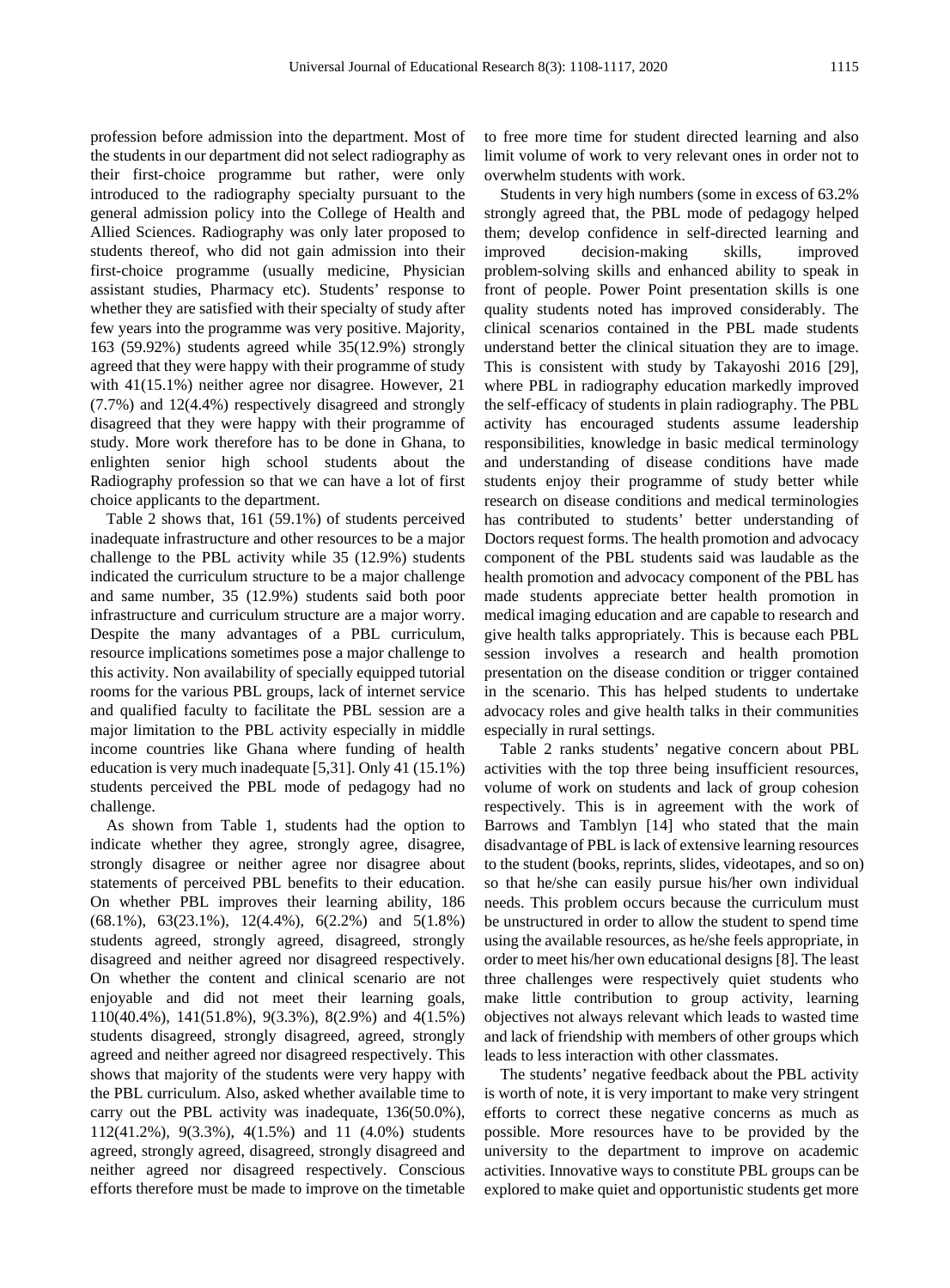involve such that the spirit of no one left behind can be fostered.

# **5. Challenges/Limitations**

 The study involved students are still in training, a prospective study involving these students when they are already practicing and to ascertain their competences and how the PBL mode of pedagogy they acquired at UCCDITS is helping them solve problems in the hospitals or institutions they find themselves. It will be good to evaluate the standards of Radiography students from UCCDITS with other students who had their training by the traditional lecture-based curriculum to ascertain the effectiveness of either pedagogy.

### **6. Conclusions/Recommendations**

This study clearly demonstrates that, young students without any knowledge of the Radiography profession, can be introduced to the discipline and they can grow to appreciate the profession. Serious efforts must be made to undertake career fair outreaches to Senior High schools to enlighten them about the radiography profession and the prospects thereof. The Problem based learning approach as a pedagogical strategy in radiography education is practicable and has several advantages as it prepares the students for all uncertainties that awaits them as future health professionals.

A good scenario is key in a PBL session. The desired and essential learning objectives must be carefully crafted in order to achieve this goal. The success of PBL as a key pedagogical tool relies heavily on the quality of the scenarios and there is therefore the need for a very efficient scenario bank. Good quality scenario writing is a very tedious work which requires experienced and dedicated faculty to craft them. In the absence of adequate human resources, the PBL implementation can deteriorate. Without the necessary leadership and strong commitment from all faculty members, teaching may gradually drift to become more lecture-based learning. Medical Imaging departments can therefore liaise with clinicians and other basic science experts or engage some as faculty to support with the writing of good scenarios [34].

This study demonstrates that the PBL mode of pedagogy is effective and can be employed in Radiography education. It highlighted the importance to initiate a focused PBL centred curriculum which makes student centred learning the main mode of pedagogy in radiography education.

# **Conflict of Interest**

The authors declare that they have no competing interests.

# **Data Availability Statement**

The data used to support the findings of this study may be released upon application to the Head, Department of Imaging Technology & Sonography, University of Cape Coast.

Postal Address: P.M.B. University Post office, Cape Coast, Ghana.

Email: pgorleku@ucc.edu.gh

# **REFERENCES**

- [1] Emory decatur hospital, "Emory Decatur Hospital School of Radiology," 2019. [Online]. Available:https://www.dekalb medical.org/residencies-and-schools/radiology-school. [Accessed: 24-Nov-2019].
- [2] National Accreditation Board Ghana, "Accredited Tertiary Institutions." [Online]. Available: http://nab.gov.gh/. [Acce ssed: 12-Nov-2019].
- [3] World Health Organisation, "Health workforce requirements for universal health coverage and the Sustainable Development Goals," Hum. Resour. Heal. Obs. Ser., no. 17, pp. 1–40, 2016.
- [4] Ghana Society of Radiographers, "About Ghana Society of Radiographers," 2019. [Online]. Available: https://ghanaso r.org/about-us/. [Accessed: 19-Sep-2019].
- [5] Ghana Society of Radiographers, "HISTORY OF RADIOGRAPHY IN GHANA." [Online]. Available: http: //ghanasor.org/history-of-radiography-in-ghana/. [Accessed: 13-Nov-2019].
- [6] D. Amoako-Sakyi and H. Amonoo-Kuofi, "Problem-based learning in resource-poor settings: lessons from a medical school in Ghana," BMC Med. Educ., vol. 15, no. 1, pp. 1–8, 2015.
- [7] E. Atikpui, "UCCSMS is One of the Best Medical Schools." [Online]. Available: https://ucc.edu.gh/news/uccsms-one-b est-medical-schools-dr-atikpui. [Accessed: 14-Nov-2019].
- [8] V. R. Neufeld and H. S. Barrows, "The 'McMaster philosophy': An approach to medical education," J. Med. Educ., vol. 49, pp. 1040–1050, 1974.
- [9] M. Savin-baden, Problem-based Learning in Higher Education: Untold Stories. Buckingham: The Society for Research into Higher Education (SRHE) & Open University Press, 2000.
- [10] D. Butan, "Case studies in problem based learning in engineering," in International Symposium for Engineering Education, 2007, 2014, no. November, pp. 117–121.
- [11] M. Savin-Baden, "The impact of transdisciplinary threshold